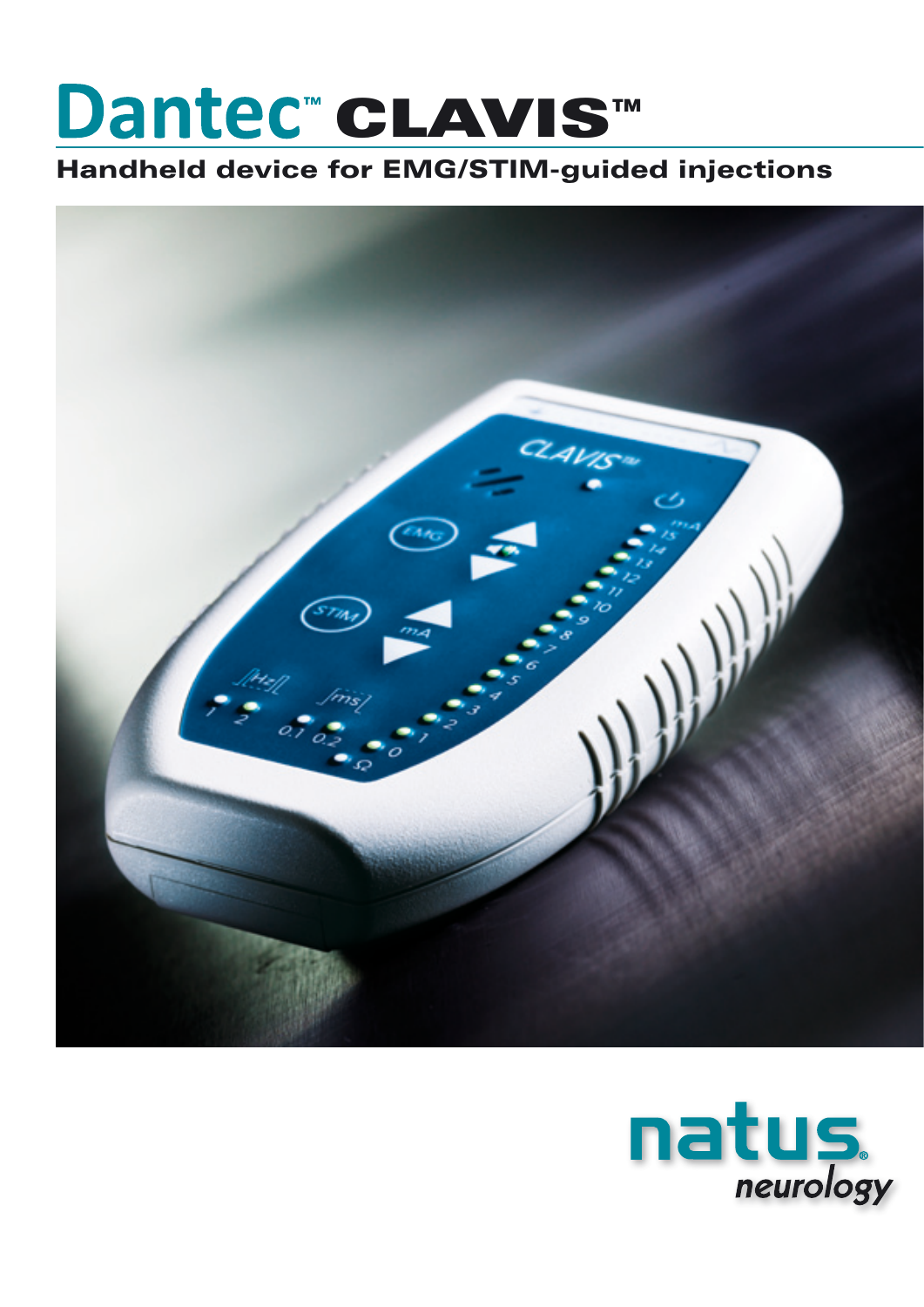# **Simple sophistication**

*Dantec Clavis™ is designed to be simple and intuitive to provide accurate guidance in minimal time*



## *A fast and easy pathway to injection of medicinal products*

The Clavis device is designed to provide the functionality of EMG recording and stimulation, with the mobility and simplicity Clavis can deliver. Clavis is the first device to combine the quality of larger systems with the ease and flexibility of a handheld "PDAsize" device.

- EMG and STIM functions in one compact device
- Easy to use & operate
- Battery powered
- Perfect match with Bo-ject needles

#### **Disposable Bo-ject™ Needle Electrodes**

| Order #   | Size                | Cable Length | Instrument End   |
|-----------|---------------------|--------------|------------------|
| 9013S0422 | $25 \times 0.30$ mm | 90 cm        | 1.5 mm female TP |
| 9013S0432 | $25 \times 0.41$ mm | 90 cm        | 1.5 mm female TP |
| 9013S0442 | $37 \times 0.41$ mm | 90 cm        | 1.5 mm female TP |
| 9013S0472 | $37 \times 0.46$ mm | 90 cm        | 1.5 mm female TP |
| 9013S0452 | $50 \times 0.46$ mm | 90 cm        | 1.5 mm female TP |
| 9013S0462 | 75 x 0.64 mm        | 90 cm        | 1.5 mm female TP |
|           |                     |              |                  |

*Each package contains 12 electrodes in individual pouches*

#### Pre-gelled surface electrode for direct connection

| Order #                             | Size            | Cable Length | Instrument End   |  |  |
|-------------------------------------|-----------------|--------------|------------------|--|--|
| 9013L0453                           | $9 \times 6$ mm | .50 cm       | 1.5 mm female TP |  |  |
| Each package contains 12 electrodos |                 |              |                  |  |  |

*Each package contains 12 electrodes*

#### Tab electrode - to be used with connection cable

| Order #   | Size              |     | Cable Length Instrument End |
|-----------|-------------------|-----|-----------------------------|
| 9013S0232 | $10 \times 10$ mm | n/a | n/a                         |
|           |                   |     |                             |

*Each package contains 100 electrodes*

#### Connection cable for Tab electrodes

| Order #   | Color | Cable Length | Instrument End   |
|-----------|-------|--------------|------------------|
| 9013P0602 | Green | 80 cm        | 1.5 mm female TP |
| 9013P0642 | Red   | 80 cm        | 1.5 mm female TP |
|           |       |              |                  |

*Each package contains 2 cables*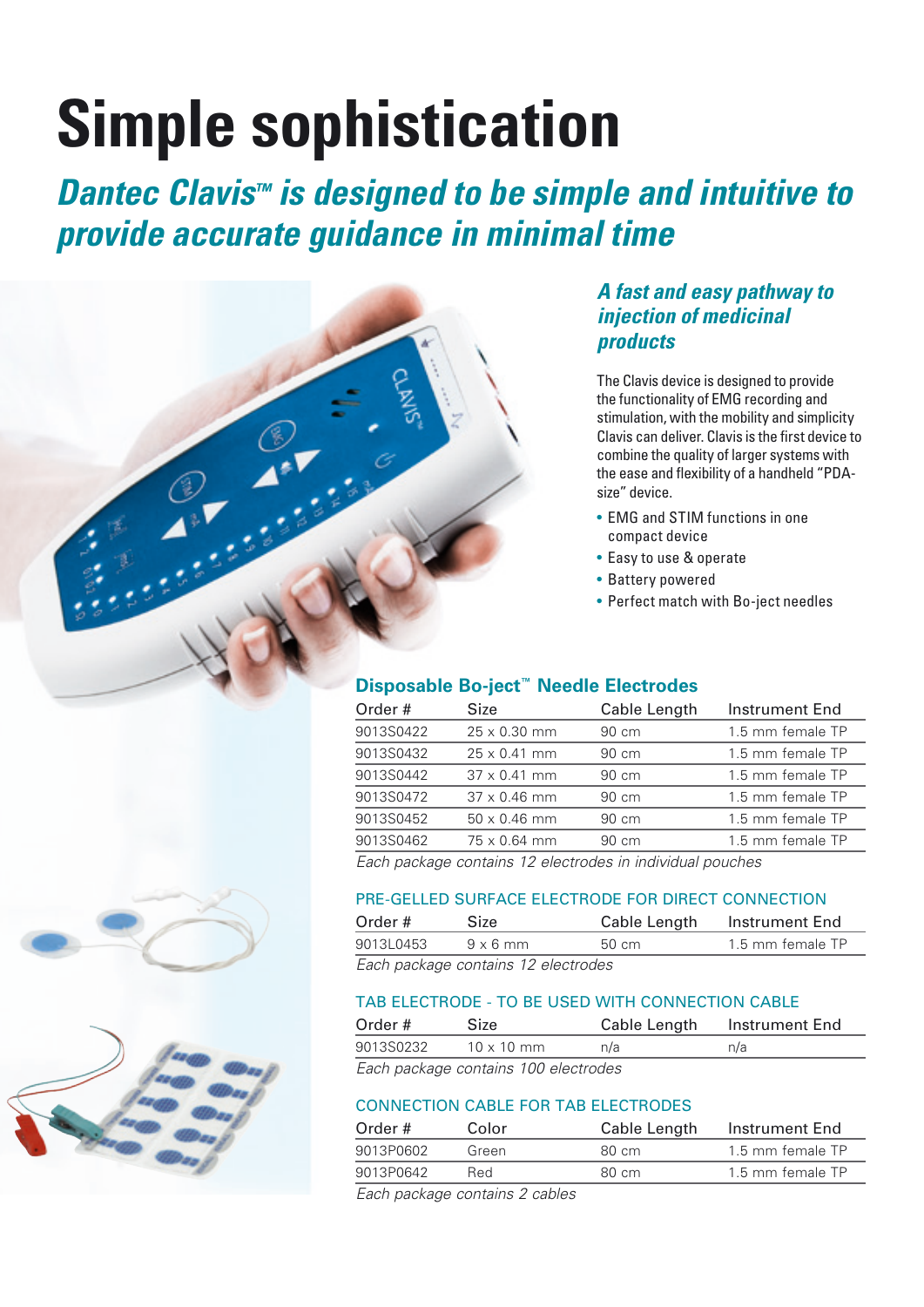## *Benefits of a large system in a "PDA-size" device*

Clavis provides muscle and nerve localization wherever needed to accurately guide and monitor injection of medicinal products. It provides EMG recording with audio and stimulation ranging from 0-15 mA with speed and reliability while efficiently operating on battery power.

## *Guidance for injection of medicinal products where & when you need it*

Clavis is quick and easy to operate. Provides guidance for accurate injection of medicinal products at the exact point of treatment.

This unique device takes up minimal space, so medical professionals can get in and out of small spaces quickly.

## *Instantly switch between stimulation and recording*

Single-handedly switch between stimulation and recording functions.

When seconds really count, Clavis' fast and simple operation helps to save time.

# *Dantec Clavis & Bo-ject needles – made for each other*

*To ensure consistently reliable results, Clavis is designed to work with Bo-ject hypodermic needle electrodes.*

*These needles have been specifically developed and cleared for injection of medicinal products such as botulinum toxin.*

#### *Bo-ject needles are:*

- Designed to minimize patient discomfort by applying a thin trocarshaped construction and low friction coating to ease insertion
- Compatible with all types of reference electrodes and fits all types of syringes with Luer-lok™ or slip fit connectors
- Easy to attach to Clavis and ready to use quickly
- Ergonomically designed and lightweight for greater control